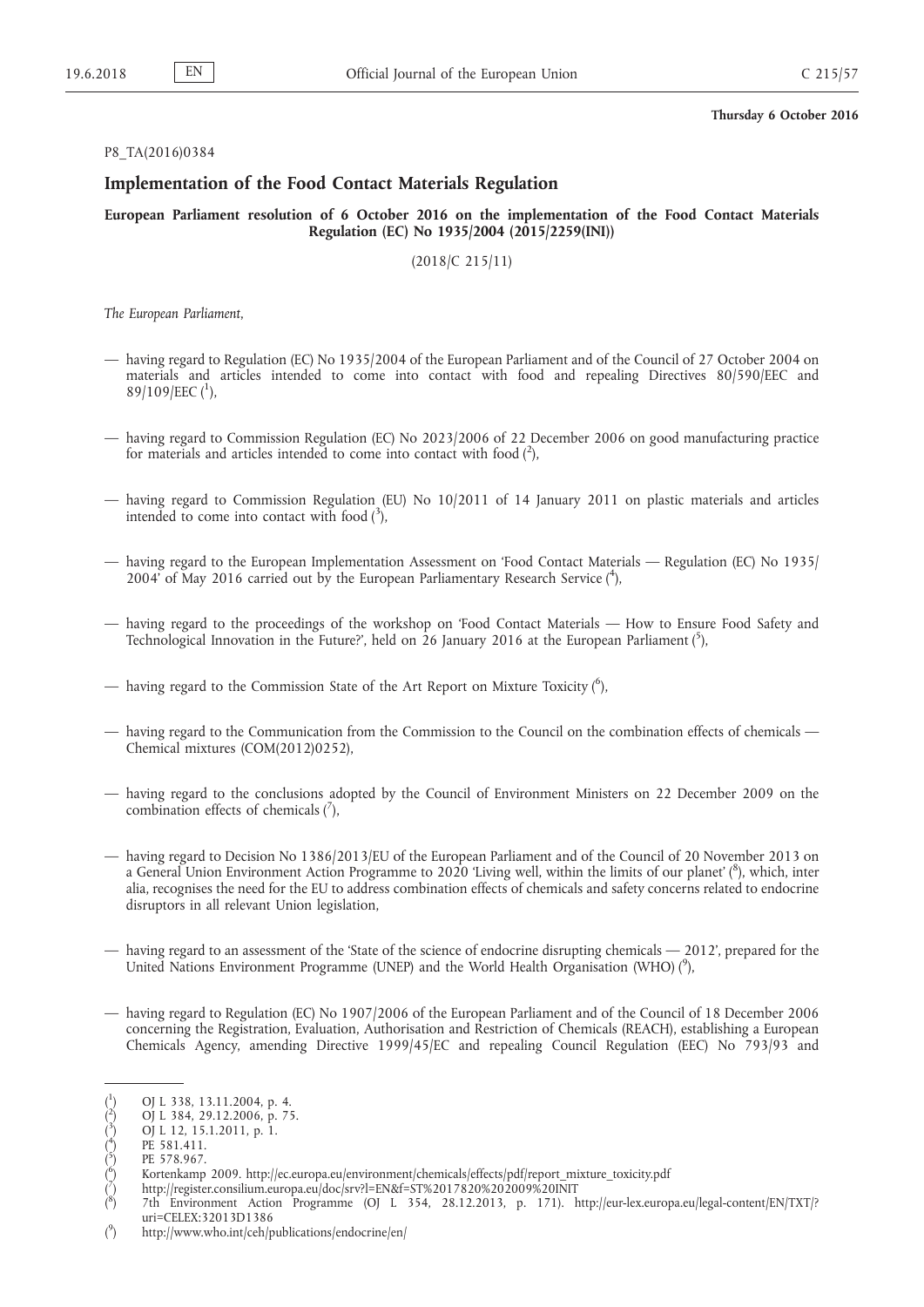Commission Regulation (EC) No 1488/94 as well as Council Directive 76/769/EEC and Commission Directives 91/155/ EEC, 93/67/EEC, 93/105/EC and 2000/21/EC (<sup>1</sup>) (the REACH Regulation'),

- having regard to Rule 52 of its Rules of Procedure,
- having regard to the report of the Committee on the Environment, Public Health and Food Safety (A8-0237/2016),
- A. whereas Regulation (EC) No 1935/2004 ('the Framework Regulation') sets out general safety requirements for all food contact materials and articles which are intended to come into contact directly or indirectly with food in order to ensure that substances do not migrate into food in quantities large enough to endanger human health or to bring about an unacceptable change in the composition of the food or a deterioration in its organoleptic properties;
- B. whereas Annex I to the Framework Regulation lists 17 food contact materials and articles (FCMs) which may be covered by specific measures;
- C. whereas out of the above 17, only 4 materials are subject to specific EU measures: plastics (including recycled plastics), ceramics, regenerated cellulose, and active and intelligent materials;
- D. whereas there is a strong need for revision of certain specific EU measures, in particular Council Directive 84/500/EEC on ceramics;
- E. whereas for the other 13 materials listed in Annex I, the possibility remains for Member States to adopt national provisions;
- F. whereas many Member States have already introduced or are currently working on different measures for the remaining FCMs; whereas with regard to these national measures the principle of mutual recognition does not work, and the effective functioning of the internal market as well as a high level of health protection, as envisaged by the Framework Regulation and the Treaties, cannot, therefore, be ensured;
- G. whereas materials not regulated by specific EU measures can pose a risk to public health and give rise to loss of consumer trust, legal uncertainty and increased compliance costs for operators — which are often passed on to consumers further down the supply chain — thus hampering competitiveness and innovation; whereas, according to the European Implementation Assessment of May 2016, carried out by the European Parliamentary Research Service (EPRS), there is a broad consensus among all relevant stakeholders that the lack of uniform measures is detrimental to public health and the protection of the environment, and to the smooth functioning of the internal market;
- H. whereas the 'Better Regulation' principles should not delay any measure aimed at averting or reducing potentially serious or irreversible consequences for human health and/or the environment, as compelled by the precautionary principle enshrined in the EU Treaties;
- I. whereas endocrine disruptors and genotoxic substances in FCMs are particularly problematic for both public health and the environment; whereas endocrine-disrupting or genotoxic properties cannot currently be reliably predicted from the chemical composition, and therefore biotesting should be encouraged as an optional premonitory measure to ensure the safety of chemically complex FCMs; whereas research on the development of both analytical and toxicological testing should be encouraged to ensure robust and cost-effective safety assessments of FCMs for the benefit of consumers, the environment and manufacturers;
- J. whereas deleterious microorganisms (pathogenic or spoilage) that may be present as contaminants of FCMs, and the biocides that may be consequently used to reduce their number, also pose a risk to public health;

 $($ <sup>1</sup> ) OJ L 396, 30.12.2006, p. 1.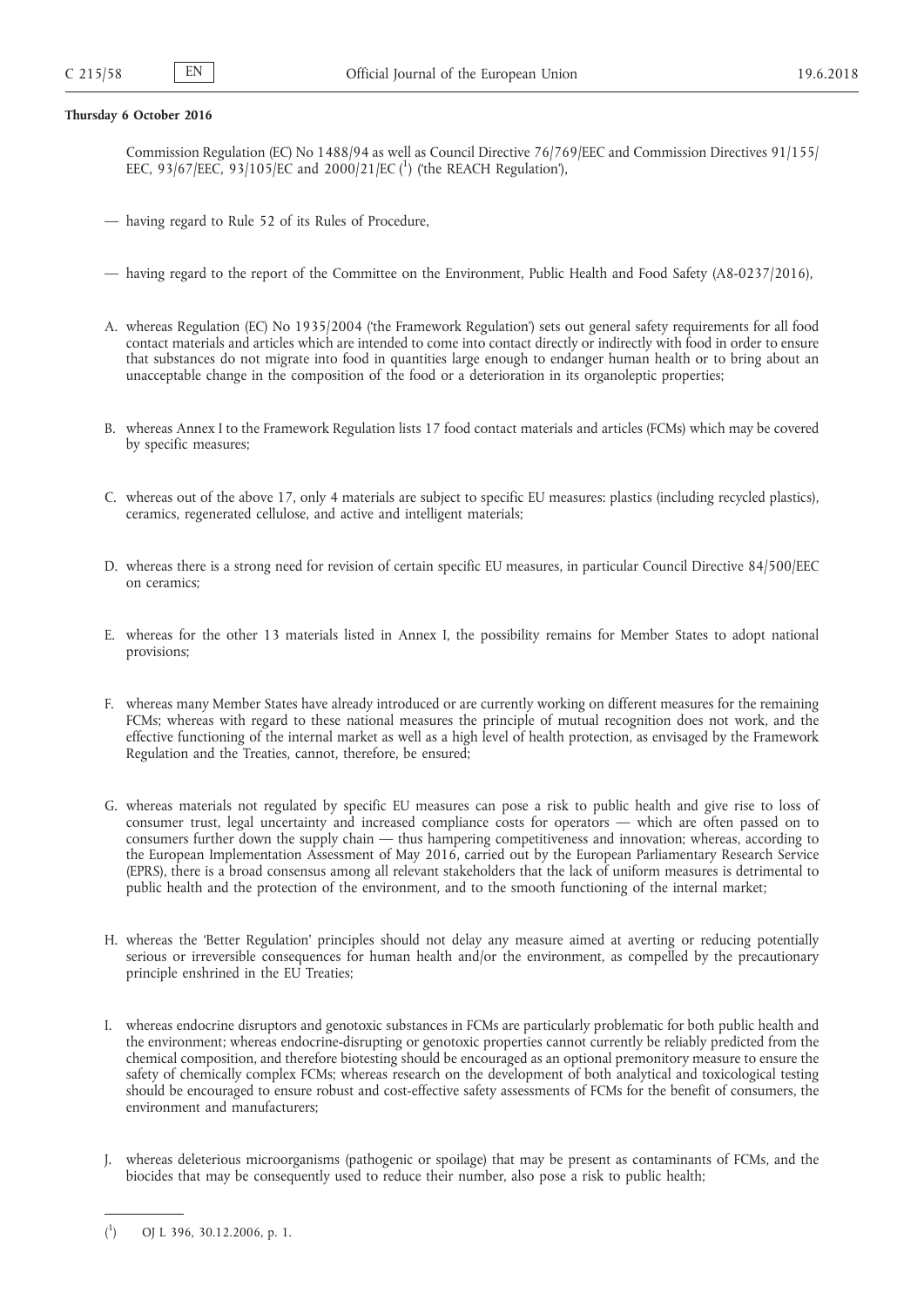- K. whereas some foods are in contact for long periods with a wide range of packaging materials;
- L. whereas more effective coordination of all the provisions which have a bearing on the use of FCMs could help to better protect consumers' health and reduce the impact of FCMs and, in particular, packaging materials on the environment;
- M. whereas more effective coordination of all the provisions which affect FCMs, including the REACH Regulation, would make the circular economy more effective;
- N. whereas specific measures should be based on scientific evidence; whereas several scientific unknowns remain and more research is thus needed;
- O. whereas according to the European Food Safety Authority (EFSA), nanotechnology and nanomaterials are a new technological development and FCMs are one sector in which the use of nanomaterials has featured; whereas the specific properties of nanomaterials may affect their toxicokinetic and toxicology profiles, but limited information is available in relation to these aspects; whereas there are also uncertainties stemming from the difficulty of characterising, detecting and measuring nanomaterials in food and in biological matrices, and from the limited availability of toxicity data and test methods;
- P. whereas health and environmental risk assessments at EU level are currently limited to the assessment of individual substances and ignore the real-life conditions of combined and cumulative exposure from different routes and product types, also known as the 'cocktail' or 'mixture' effect;
- Q. whereas according to a recommendation by the Food and Agriculture Organisation of the United Nations (FAO)/WHO (2009) (<sup>1</sup>), exposure assessments should cover the general population, as well as critical groups that are vulnerable or are expected to have a higher level of exposure than the general population (for example infants, children);
- R. whereas the traceability of FCMs should be ensured at all stages of the supply chain in order to facilitate monitoring, the recall of defective products, consumer information and the attribution of responsibility;
- S. whereas labelling is a very direct and effective tool to inform the consumer about the characteristics of a product;
- T. whereas a horizontal approach to substances across all economic sectors provides consistency in legislation and predictability for businesses;
- U. whereas the development of uniform EU testing methods for all FCMs would contribute to a higher level of health and environmental protection across the EU;
- V. whereas introducing a safety check for pre-manufactured food contact articles could be one way of supplementing certain specific measures;

# *Implementation of EU legislation on FCMs: successes and gaps*

1. Acknowledges that the Framework Regulation constitutes a solid legal basis, the objectives of which remain relevant;

2. Underlines that, while the major focus should be on the adoption of specific measures for those 13 materials not yet regulated at EU level, all relevant stakeholders point out that shortcomings exist in the implementation and enforcement of the legislation in place;

3. Anticipates the upcoming review by the Commission's Joint Research Centre of the national provisions adopted by Member States for non-harmonised materials; calls on the Commission to use this review as a starting-point for drawing up the required measures;

 $($ <sup>1</sup> ) Recent developments in the risk assessment of chemicals in food and their potential impact on the safety assessment of substances used in food contact materials — EFSA Journal 2016; 14(1):4357 (28 p.). <https://www.efsa.europa.eu/en/efsajournal/pub/4357>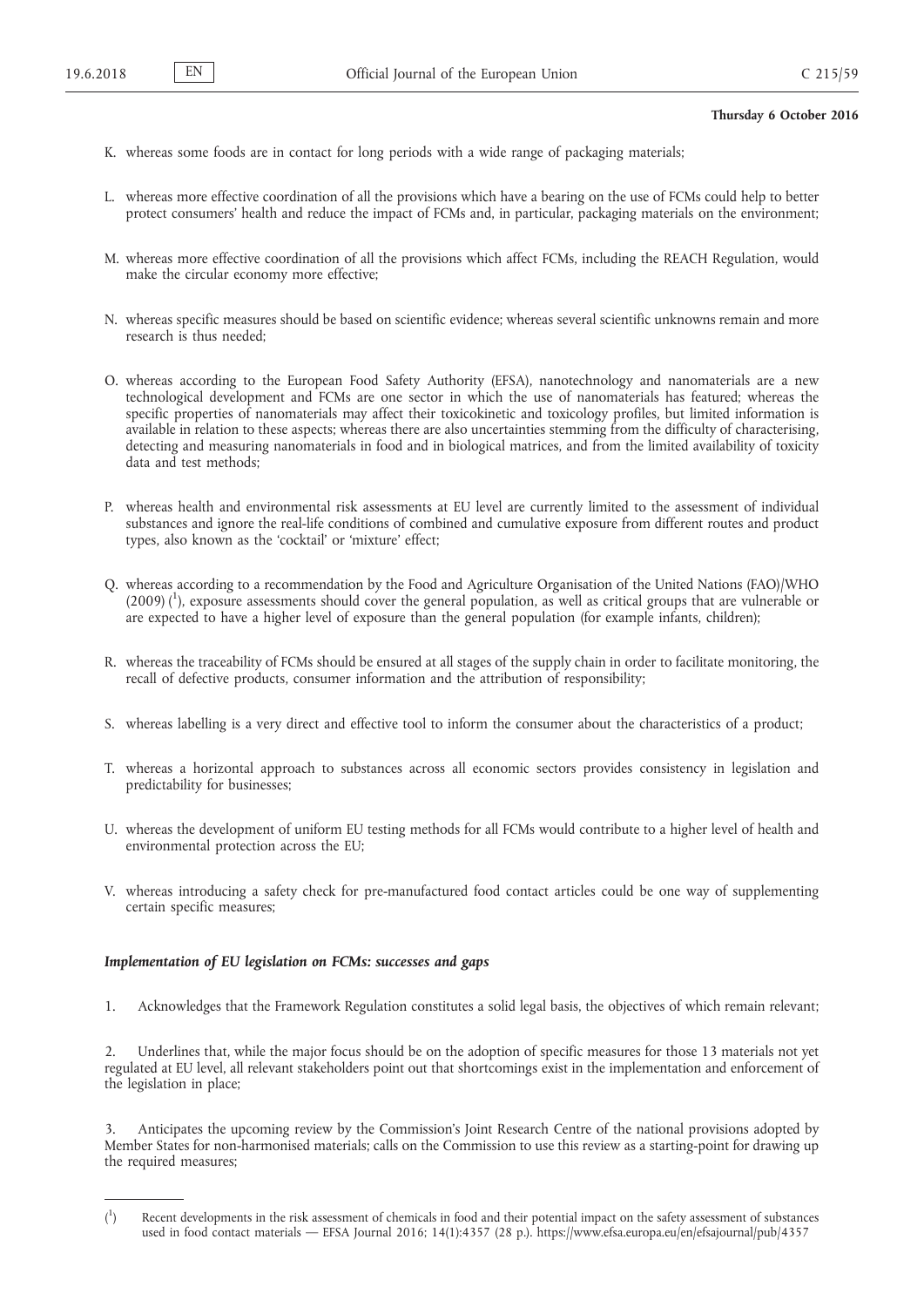4. Urges the Commission, when drawing up the measures required, to take account of the European Implementation Assessment conducted by EPRS and of the national measures which are already in force or are being prepared;

5. Points out that, given the prevalence of the materials referred to on the EU market and the risk they pose to human health, and in order to preserve the single market for FCMs and food products alike, the Commission should forthwith prioritise the drawing-up of specific EU measures for paper and board, varnishes and coatings, metals and alloys, printing inks and adhesives;

6. Underlines that special attention needs to be paid to those food contact materials — whether directly or indirectly in contact with food — with a higher risk of migration, such as materials surrounding liquids and high-fat foods, and to materials that are in contact with food for a long period of time;

7. Is of the opinion that the adoption of further specific measures at EU level would encourage business operators to develop safe reusable and recycled FCMs, thereby contributing to the EU's efforts to establish a more effective circular economy; points out that one precondition for this would be better traceability and the phasing-out of substances in FCMs which could pose a threat to public health;

8. Underlines, in this context, that the use of FCMs made from recycled products and the reuse of FCMs should not lead to a higher number of contaminants and/or residues in the final product;

9. Is convinced that, in light of the EU's focus on moving towards a circular economy, better synergies between the Framework Regulation on FCMs and the circular economy should be developed, which should include specific measures at EU level for recycled paper and board; notes that there is a limit to the number of times that recycled paper and board products may be reused, thus requiring a steady supply of fresh wood fibres;

10. Given the risk of migration of mineral oils into food from food contact materials and articles made of paper and board, supports, pending the adoption of specific measures and a possible ban on mineral oils in inks, further research aimed at preventing such migration;

11. Supports the increase in recycling and reuse targets for all materials in the Commission proposal for a Directive amending Directive 94/62/EC on packaging and packaging waste (COM(2015)0596); reminds the Commission, however, that targets for recycling and reuse must be accompanied by adequate control measures to ensure the safety of materials entering into contact with foods;

12. Emphasises the difficult position in which small and medium-sized enterprises in the production chain find themselves, given that, in the absence of relevant legislative provisions, they are not in a position to receive or pass on information which would guarantee that their products are safe;

13. Considers it imperative that Member States should involve all relevant stakeholders in the process when specific safety requirements for FCMs are proposed;

14. Recognises that the current paradigm for evaluation of safety of FCMs is insufficient, as there is a general underestimation of the role of FCMs in food contamination and a lack of information on human exposure;

# *Risk assessment*

15. Is aware of the important role played by EFSA in the risk assessment of substances for use in FCMs regulated by specific measures; recognises the costs involved in the risk assessment of a particular substance and EFSA's limited resources; calls on the Commission, therefore, to increase the level of funding for EFSA in view of the additional work involved given the increased need for risk assessments as detailed below;

16. Calls on EFSA and the European Chemicals Agency (ECHA) to cooperate and coordinate their work more closely in an effort to make effective use of the resources available to carry out comprehensive assessments;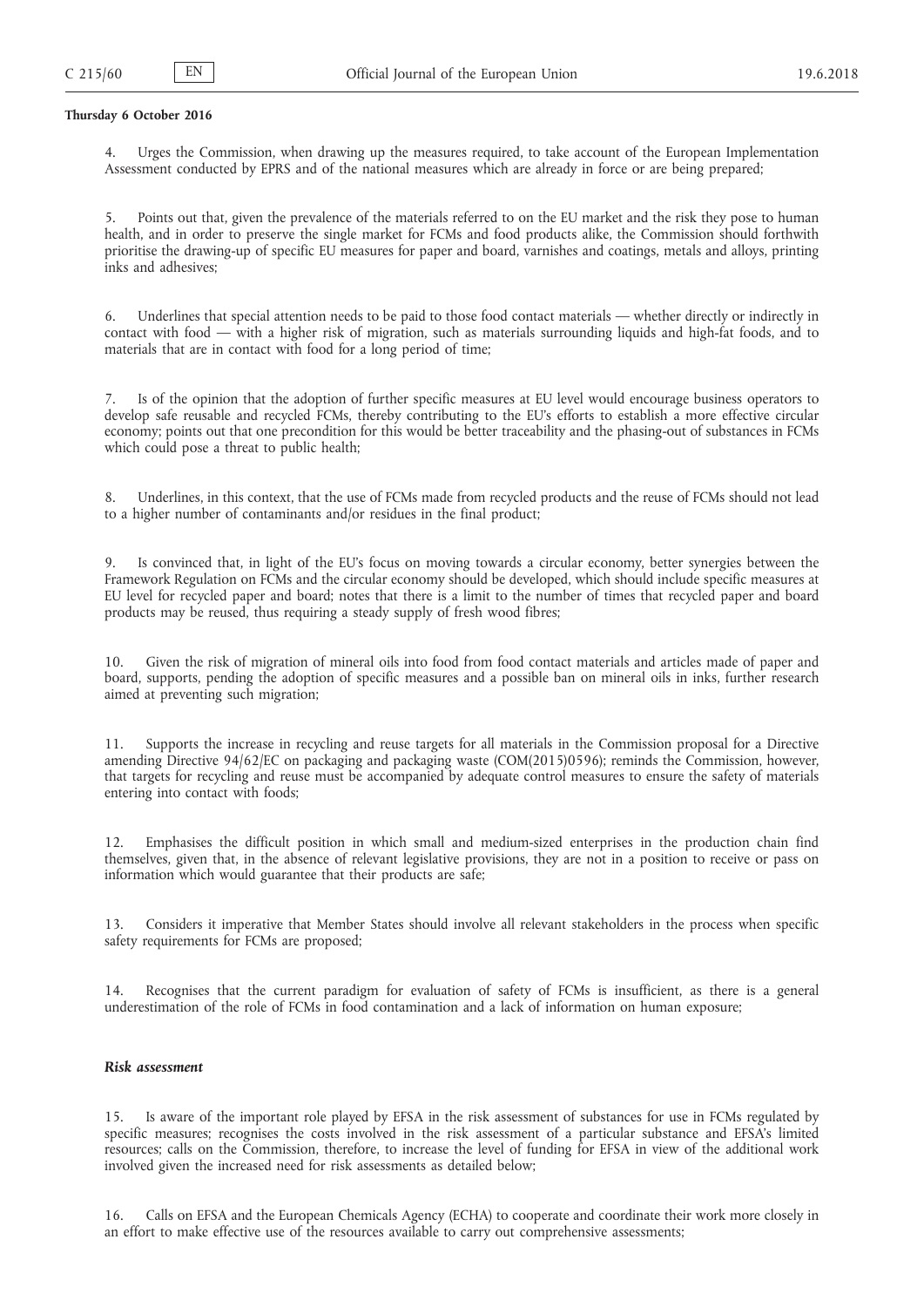17. Recognises that in order to properly assess the risks of FCMs, it is necessary to take into account both substances used in their manufacture and processing and non-intentionally added substances ('NIAS'), including impurities from the intentionally added substances and other substances resulting from chemical reactions; acknowledges that, to this end, starting substances must be clearly indicated to EFSA and to the relevant authorities in the Member States; stresses, accordingly, the importance of cooperation between scientific bodies/laboratories, and welcomes EFSA's intention to focus more on finished materials and articles and the manufacturing process, rather than on the substances used;

18. Emphasises the importance of further scientific research into NIAS as, in contrast to known hazardous substances, their identity and structure, especially in plastics, are often unknown;

19. Calls on the Commission to review the evidence for: (i) current assumptions made on the migration of substances through functional barriers; (ii) the 10 ppb threshold concentration for migrating substances in food that is being used by some companies and competent authorities to decide which chemicals to risk assess; (iii) the extent to which functional barriers become less effective over long storage periods, as they may only slow down migration; (iv) current assumptions on molecular size affecting chemical absorption through the intestine;

20. Calls on EFSA and the Commission to extend the concept of vulnerable groups to pregnant and breastfeeding women and to include the potential effects of low-dose exposure and non-monotonic dose responses in the risk assessment criteria;

21. Regrets that EFSA, in its current risk assessment procedure, does not take account of the so-called 'cocktail effect' or the effect of multiple concurrent and cumulative exposures from FCMs and other sources, which can cause adverse effects even if levels of the individual substances in the mixture are low, and exhorts EFSA to do so in future; also urges the Commission to consider this effect, including over long periods of time, when determining migration limits that are considered safe for human health;

22. Calls for further scientific research into the interaction between different chemicals;

23. Further regrets that EFSA does not yet take account of the possibility of deleterious microorganisms in FCMs; urges EFSA's Panel on Biological Hazards (BIOHAZ), therefore, to examine the issue of microorganisms in FCMs through preparation of an EFSA opinion on the subject;

24. Points out that FCMs are included within the scope of Regulation (EU) No  $528/2012$  (<sup>1</sup>) (the Biocidal Products Regulation, 'BPR'), as biocides may be present in food contact materials to keep their surface free from microbial contamination (disinfectants) and to have a preservative effect on the food (preservatives); notes, however, that the different types of biocides in FCMs are regulated under different legal frameworks and that, depending on the type of biocide, the risk assessment has to be carried out by ECHA or EFSA, or by both agencies;

25. Calls on the Commission to ensure coherence between the regulations on FCMs and biocidal products and to clarify the roles of ECHA and EFSA in this respect; further calls on the Commission to work on a harmonised and consolidated approach for the overall assessment and authorisation of substances used as biocides in FCMs, with a view to avoiding overlapping, legal uncertainties and duplication of work;

26. Calls on EFSA to consider the fact that food production sites were identified by the Scientific Committee on Emerging and Newly Identified Health Risks (SCENIHR) in 2009 as one critical place promoting the development of bacteria resistant to both antibiotics and biocides; points out, therefore, that FCMs containing biocides may also contribute to the occurrence of antibiotic-resistant bacteria in humans;

 $($ <sup>1</sup> ) OJ L 167, 27.6.2012, p. 1.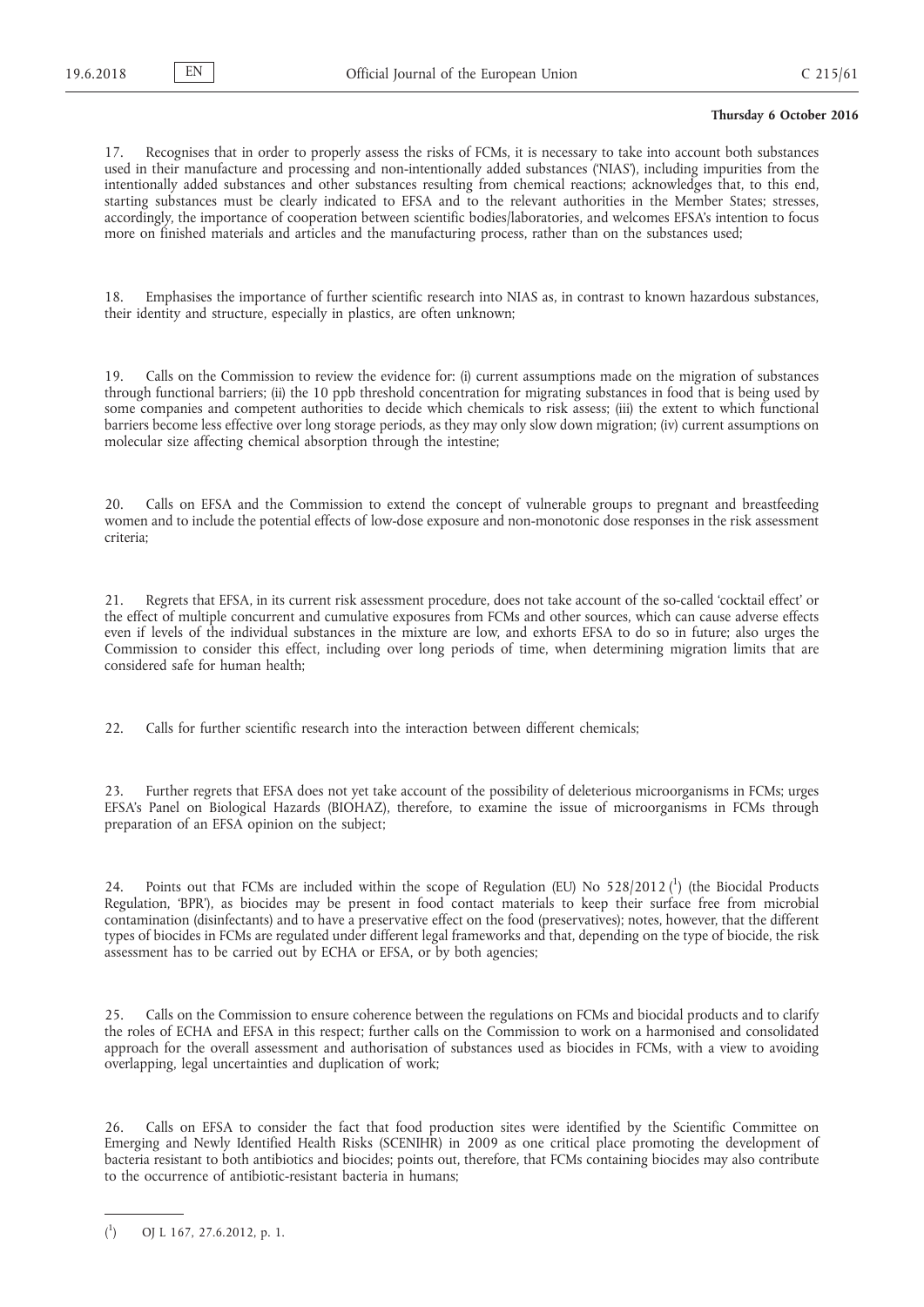27. Underlines that FCMs are a significant source of human exposure to chemicals of concern, including perfluorinated compounds (PFCs) and endocrine disrupting chemicals (EDCs), such as phthalates and bisphenols, which have been linked to chronic diseases as well as reproductive problems, metabolic disorders, allergies and neurodevelopmental problems; notes that the migration of such chemicals is of particular concern in FCMs given their potential to cause harm even in extremely small doses;

28. Notes with concern the increased effect on health that substances used in FCMs can have on babies and young children;

29. Calls on the Commission to fill the safety assessment gap between the REACH and FCM legislation by ensuring that companies produce safety assessments of the human health aspects of exposure to chemicals used in FCMs during production, use and distribution; considers that this should be clarified in Regulation (EC) No 1935/2004;

30. Calls on the Commission to ensure better coordination and a more coherent approach between the REACH and FCM legislation, in particular as regards substances classified as CMRs (categories 1A, 1B and 2) or SVHCs under REACH, and to ensure that harmful substances phased out under REACH are also phased out in FCMs; stresses that, in order to ensure that any danger to public health can be ruled out, the Commission must periodically inform and update Parliament and the Council if certain substances of concern (such as SVHCs, CMRs, bio-accumulative chemicals or certain categories of endocrine disrupting chemicals) that are banned or phased out under REACH or any other legislation are still used in FCMs; calls on the Commission to consider identifying Bisphenol A (BPA) as one of the substances classified as an SVHC;

31. Notes the publication by the Commission, on 15 June 2016, of scientific criteria for determining the endocrinedisrupting properties of active substances used in biocidal products and plant protection products; underlines, however, the need for horizontal criteria for all products, including FCMs, and calls on the Commission to present such criteria without delay; calls for these criteria, once in force, to be considered in the risk assessment procedure of FCMs;

Notes the fact that, following the recent EFSA opinion, the Commission has finally announced its plan to introduce a migration limit of 0,05 mg/kg for BPA for packaging and containers made of plastic, as well as for varnishes and coatings used in metal containers; considering, however, that multiple EFSA re-evaluations over the last decade have not effectively addressed all health concerns and that EFSA will again re-evaluate (1) the hazards of BPA in 2017, following publication of a report that raises concerns that the current tolerable daily intake (TDI) does not protect foetuses or infants from the effects of BPA on the immune system and recommends advising consumers to reduce their exposure to BPA from food and other sources, calls for a ban on BPA in all FCMs;

33. Acknowledges, on the basis of the 2015 Science and Policy Report by the Commission's Joint Research Centre, the issue of heavy metals migrating into food; understands that the Commission is reviewing the limits for lead and cadmium in Council Directive 84/500/EEC on ceramics; strongly urges the Commission to come up with a legislative proposal introducing lower limits for the release of cadmium and lead and regrets that the revision of Directive 84/500/EEC has not yet been discussed in Parliament and the Council;

34. Supports research and innovation initiatives that seek to develop new substances for use in FCMs that are proven to be safe for human health; stresses, however, that for the time being, any safer alternatives should not include Bisphenol S (BPS) as a substitute for Bisphenol A (BPA), as BPS may have a toxicological profile similar to BPA (2);

 $($ <sup>1</sup> ) [https://www.efsa.europa.eu/en/press/news/160426a?utm\\_content=hl&utm\\_source=EFSA+Newsletters&utm\\_campaign=](https://www.efsa.europa.eu/en/press/news/160426a?utm_content=hl&utm_source=EFSA+Newsletters&utm_campaign=3bd764133f-HL_20160428&utm_medium=email&utm_term=0_7ea646dd1d-3bd764133f-63626997)

[<sup>3</sup>bd764133f-HL\\_20160428&utm\\_medium=email&utm\\_term=0\\_7ea646dd1d-3bd764133f-63626997](https://www.efsa.europa.eu/en/press/news/160426a?utm_content=hl&utm_source=EFSA+Newsletters&utm_campaign=3bd764133f-HL_20160428&utm_medium=email&utm_term=0_7ea646dd1d-3bd764133f-63626997)

 $($ <sup>2</sup> ) Committee for Socio-economic Analysis (SEAC), Opinion on an Annex XV dossier proposing restrictions on Bisphenol A, p. 13. [http://www.echa.europa.eu/documents/10162/13641/bisphenol\\_a\\_seac\\_draft\\_opinion\\_en.pdf](http://www.echa.europa.eu/documents/10162/13641/bisphenol_a_seac_draft_opinion_en.pdf)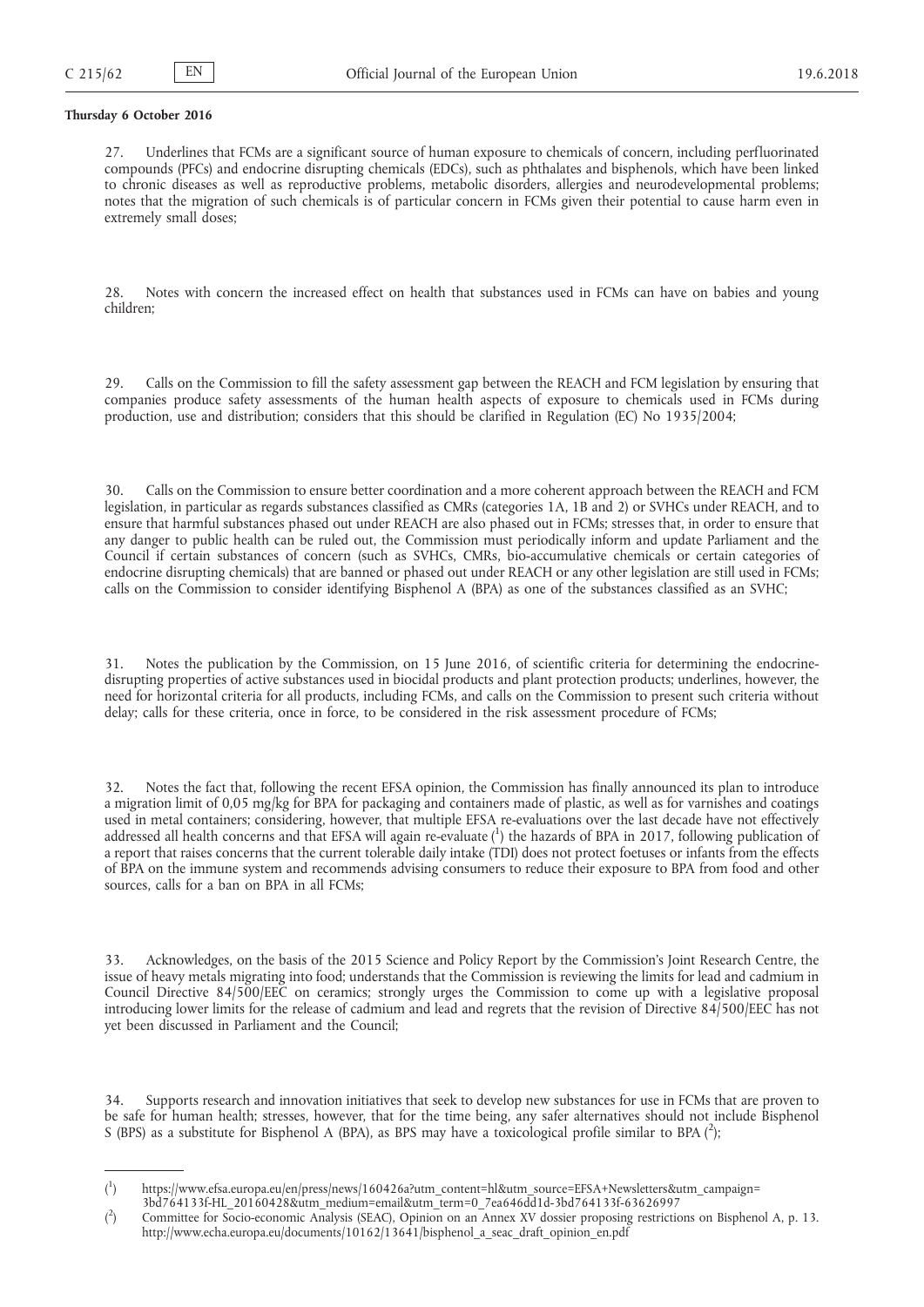35. Supports, in particular, further research into nanomaterials, as there is still scientific uncertainty regarding the effects and migration capability of these materials and their effect on human health; believes, therefore, that nanomaterials should be subjected to authorisation for use not only in plastic materials but in all FCM materials, and should be assessed not only in their bulk form;

36. Points out that market barriers, and in particular petitioning for authorisations under differing national rules, result in loss of opportunities for food safety improvement via innovation;

## *Traceability*

37. Believes that a Declaration of Compliance (DoC) can be an effective tool for ensuring that FCMs are compliant with the relevant rules, and recommends that all FCMs, whether harmonised or non-harmonised, are accompanied by a DoC and the appropriate documentation, as is currently the case for FCMs for which specific measures have been adopted; believes that conditions of use should be better reflected in the relevant declarations of compliance;

38. Regrets, however, that, even when they are mandatory, DoCs are not always available for enforcement purposes, and that where they are available the quality of DoCs is not always high enough to ensure that they are a reliable source of compliance documentation;

39. Calls for the traceability and compliance of FCMs imported from third countries to be enhanced by means of a requirement calling for proper and complete identification documents and DoCs; insists that imported FCMs must conform to EU standards, thus safeguarding public health and ensuring fair competition;

40. Calls on the Commission to establish mandatory labelling of the intended presence of nanomaterials in FCMs and to establish mandatory labelling of the composition of the FCMs used for organic products and products intended for critical groups;

### *Compliance, enforcement and controls*

41. Expresses its concern that the level of enforcement of the legislation on FCMs varies greatly across the EU; highlights the importance of developing EU guidelines for FCMs which would facilitate a harmonised and uniform implementation and better enforcement in the Member States; to this end, underlines the importance of sharing data between Member States; believes that other non-legislative policy options, such as the experience of industry self-assessment, should supplement measures to improve the enforcement of the Framework Regulation on FCMs;

42. Takes the view that further harmonisation of food contact materials and articles can help to bring about a uniformly high level of public health protection;

43. Recommends the introduction of uniform EU standards for analytical testing of given categories of food contact materials and articles in order to ensure that companies and competent authorities across the EU carry out tests using the same method; notes that the introduction of uniform testing methods would guarantee the same treatment of FCMs throughout the internal market, thus ensuring improved monitoring standards and higher protection levels;

44. Stresses that it is the responsibility of each Member State to carry out controls of companies that produce or import FCMs; regrets, however, that some Member States do not impose the requirement for companies to register their business activity, thereby allowing such companies to circumvent conformity controls; calls on the Commission to ensure that those Member States that have not already done so impose an obligation on all companies producing or importing FCMs to officially register their business activity in accordance with the revision of Regulation (EC) No 882/2004; recognises the existence of suitable registration mechanisms in several Member States, which can serve as examples of best practice;

45. Calls on the Member States to increase the frequency and efficiency of official controls, based on the risk of noncompliance as well as on the health risks involved, taking into account the quantity of food, the intended consumer and the length of time it has been in contact with the FCM, as well as the type of FCM, temperature and any other relevant factors;